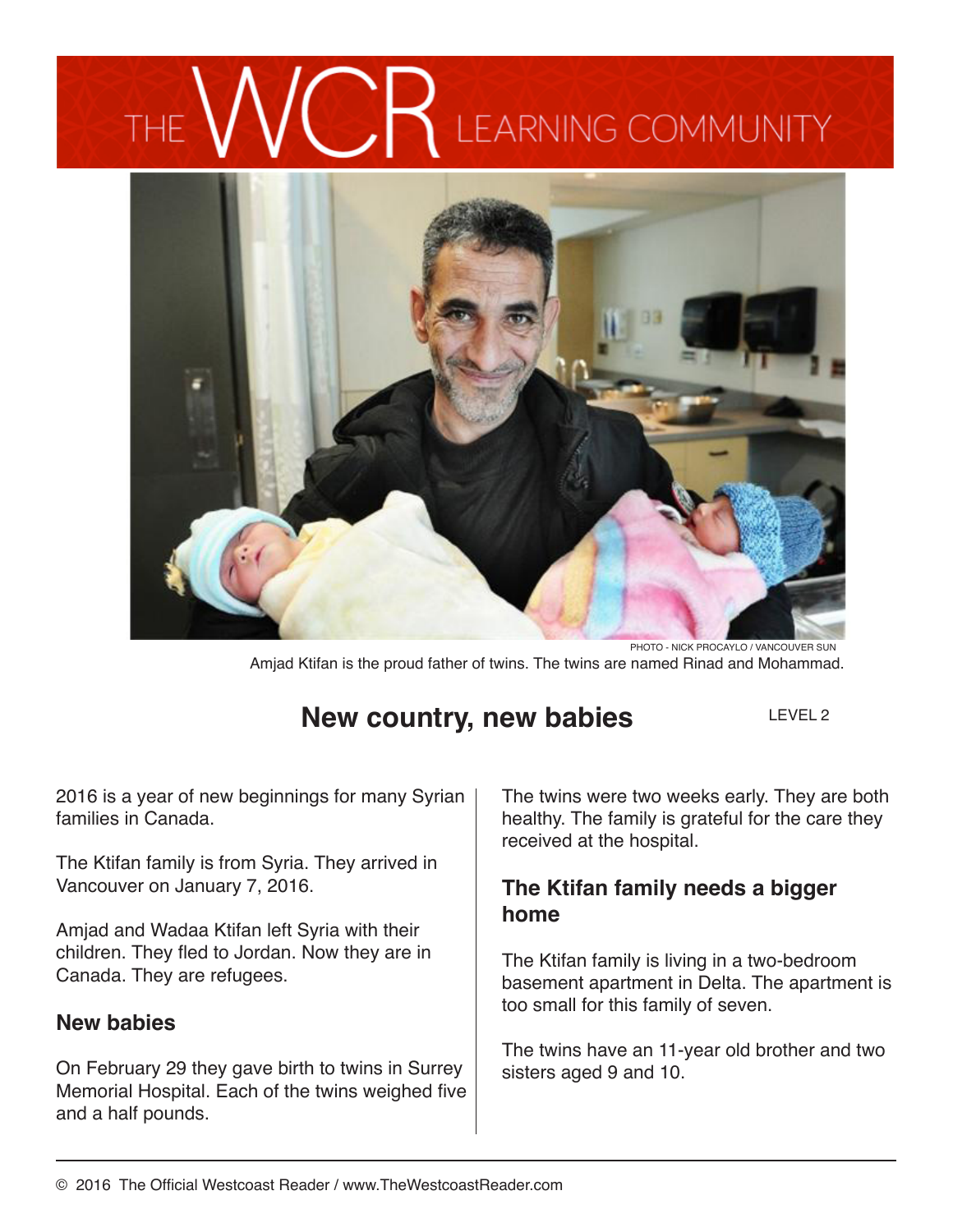The Ktifan's hope to find a larger home in the Guildford neighborhood. Many Syrian families already live in Guildford.

Amjad Ktifan says, "Canada is a safe country." Ktifan says he wants to get back to work and enjoy watching his children grow up in Canada.

### **Others need homes too**

Many other Syrian refugee families are looking for homes. They need homes large enough for their families. They need homes they can afford.



The Sua'flan family is looking for a home. PHOTO - ARLEN REDEKOP / VANCOUVER SUN

## **The Sua'Ifan family**

The Sua'flan family is ready to settle into a new home. It has been hard for the Sua'flan family to find a home.

The places are too small. Some landlords don't want a family of nine. The rent is more than they can pay.

As of February they were still looking.



PHOTO - RIC ERNST / VANCOUVER SUN The Al-Gburi family spent two years in a Turkish refugee camp. Now they live in Surrey.

## **The Al-Gburi family**

The Al-Gburi family were lucky. A church group in Surrey sponsored them to come to Canada.

The church group found a three-bedroom half-duplex in White Rock. Their new home is near a school for the six children.

## **Vocabulary**

 $Refuge = ref·u·gee$  or ref-yoo-jee

Someone forced to leave their country because of danger.

#### **Facts**

Between Nov. 2015 and Feb. 2016

18,643 Syrian refugees arrived in Canada **CKNW** 1053 Syrian refugees arrved in British Columbia Globe News

Story adapted from The Vancouver Sun by Patty Bossort